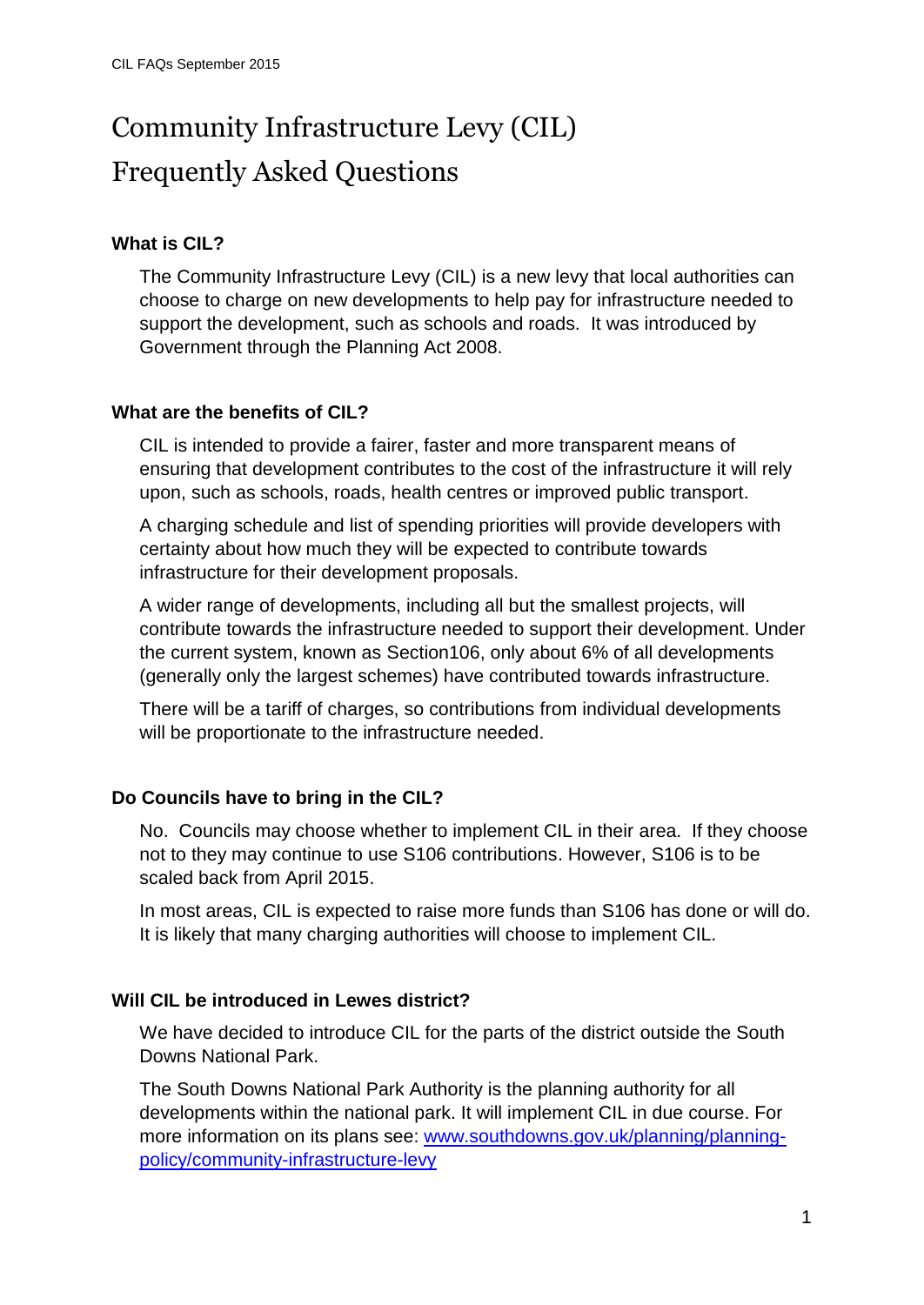East Sussex County Council will be the charging authority for development for which it is responsible for granting planning permission, including education and minerals and waste schemes.

#### **When will CIL be implemented by Lewes District Council?**

We will implement CIL in the parts of the district outside the national park on 1<sup>st</sup> December 2015. <http://www.lewes.gov.uk/planning/22287.asp>

## **Who will pay CIL?**

The levy will only apply to residential and retail developments. Within these two categories, it will apply to new homes of all sizes, except affordable housing, and to all new build net additional floorspace (including residential extensions) of more than 100 square metres.

CIL will normally be payable by the landowner/developer when the development starts. If a payment by instalments policy has been introduced, payments may be spread accordingly, rather than made in one lump sum.

## **Who won't pay CIL?**

Our Schedule shows that industrial, office, hotel and residential institution developments are zero rated (exempt). This is because we consider applying CIL would deter developments of this kind by making them less viable.

Retail developments of less than 100 square metres additional internal floorspace will not pay CIL.

Conversions/changes of use that do not increase floorspace will also normally not pay CIL.

All CIL rates are informed by local viability evidence and may be reviewed over time, particularly if economic circumstances change, to ensure they remain appropriate.

The CIL Regulations also include exemptions from CIL for:

- Affordable housing
- Charities
- Self-builders
- Buildings that are not normally used/visited by people, except for maintenance etc (e.g. electricity sub-stations)
- Buildings with temporary planning permission
- Where total CIL due is less than £50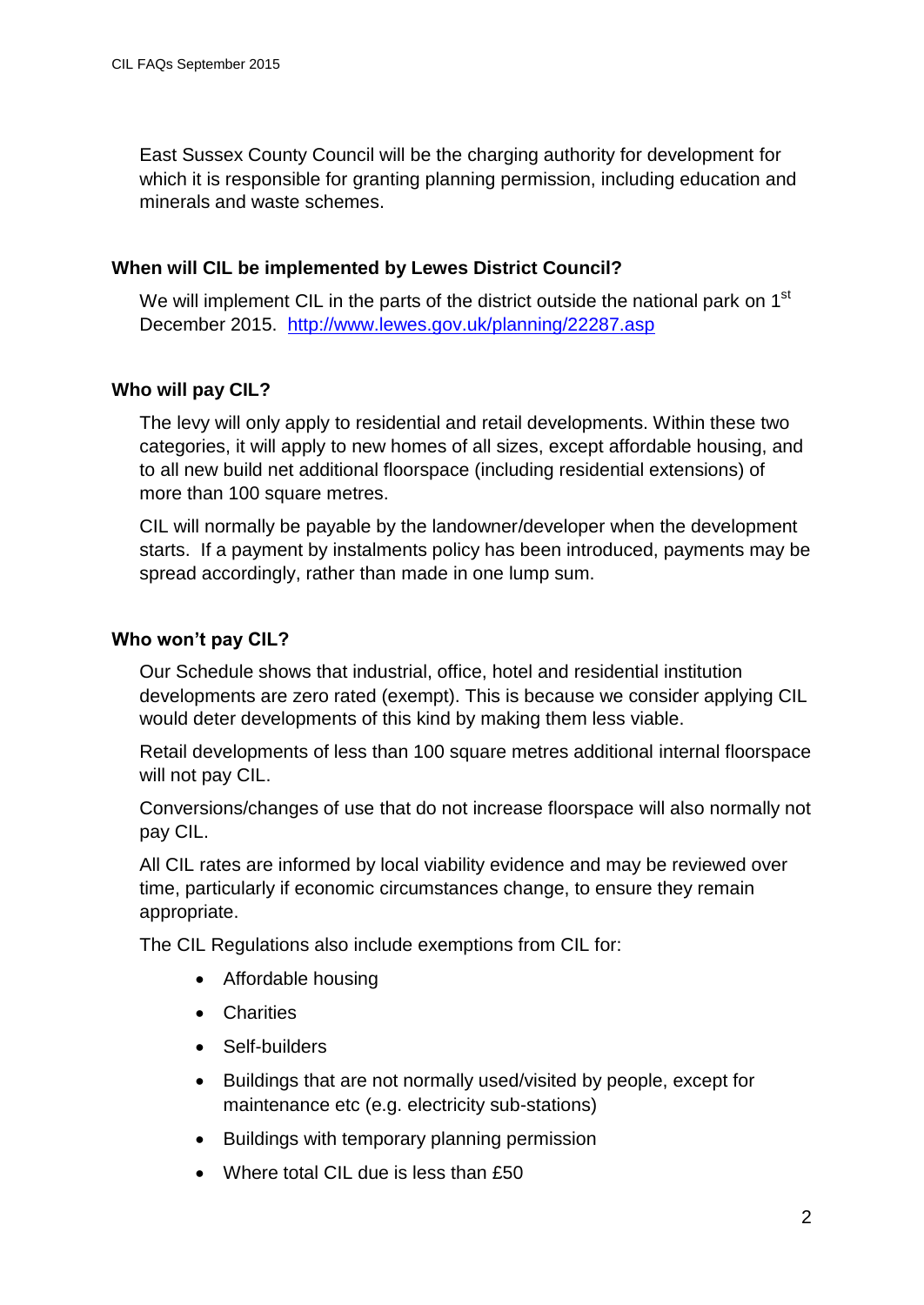These exemptions must, however be applied for in the correct manner through the planning application and CIL liability calculation process. This means using the exemptions claim forms found on the Planning Portal CIL webpage: [CIL Planning](http://www.planningportal.gov.uk/planning/applications/howtoapply/whattosubmit/cil)  [Portal.](http://www.planningportal.gov.uk/planning/applications/howtoapply/whattosubmit/cil)

# **What will CIL be spent on?**

It must be spent on infrastructure that will support the delivery of development in the district. This may include roads, schools, community services, sports and leisure facilities and green infrastructure. CIL will be used to support the infrastructure necessary to support development set out in the [Local Plan](http://www.lewes.gov.uk/planning/3498.asp) (this sets out what we plan to do with land in the district and how we will control development).

# **How does the Council decide how much CIL to charge?**

The Council has drafted a CIL Charging Schedule. This sets out the rates that will be applied to different types of development. The charges are expressed in pounds per square metre of liable development floorspace (£/m<sup>2</sup>).

The rates are based on:

- Evidence of local development viability
- the infrastructure needs identified in the Local Plan, and
- a demonstrated funding gap for the delivery of the identified infrastructure needs

CIL cannot be used to replace funding that has already been identified for infrastructure projects – it is to help bridge funding gaps.

We consulted on our preliminary draft schedule in April-May 2013 and have refined it based on comments received and additional viability evidence. The revised Draft Charging Schedule, was published for consultation May-July 2014.

Before we can start charging CIL, the proposed charging rates must be examined in public by a suitably qualified independent person (such as a Planning Inspector). Only with the Examiner's approval can the Council adopt the Charging Schedule and set a date for starting to charge CIL. The Schedule was examined in March 2015.

The Examiner was satisfied that the proposed charging rates are generally viable and will not undermine delivery of the amount of development set out in the Local Plan. The Council has struck an appropriate balance between the desire to raise money for infrastructure and the desire not to deter development by setting rates too high.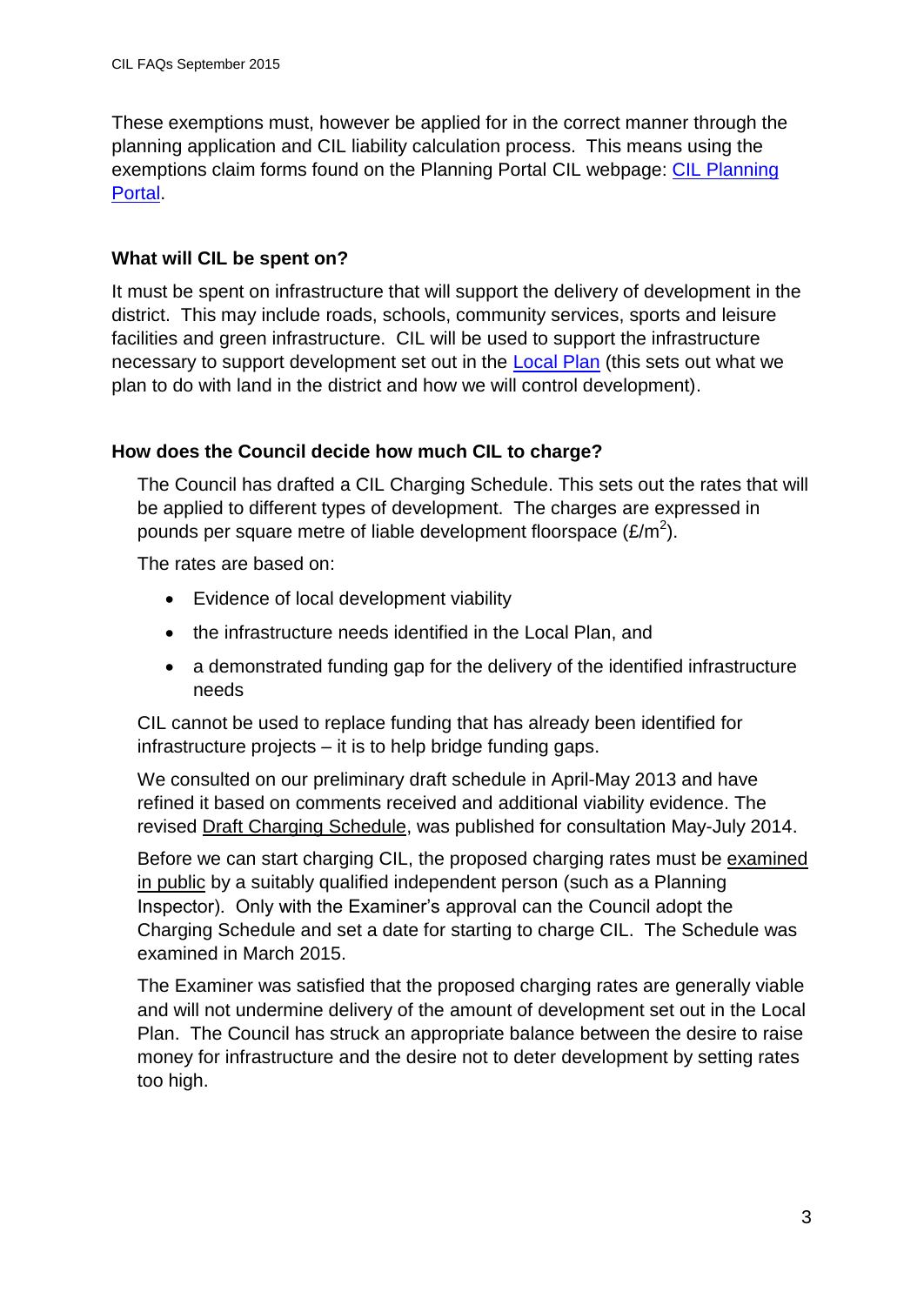## **What will happen to S106?**

The scope of S106 planning obligations has been scaled back since April 2015. Once CIL is in place, S106 will continue to be used in some circumstances and to secure on-site requirements such as affordable housing. We have published a Clarification on the Future Use of S106 setting out how we will use S106 to secure infrastructure in the future. This document can be viewed on the CIL Examination webpage<http://www.lewes.gov.uk/planning/22279.asp>

Development cannot be double charged by both S106 and CIL for any single item of infrastructure.

Section 278 highways agreements will continue to be used alongside CIL to secure necessary highway improvements.

## **How will my CIL bill be calculated?**

The rates are set in  $\mathsf{E/m}^2$  for different development types. The total payable for any specific development will be calculated using the formulae set out in Regulation 40 of the CIL Regulations 2010 (as amended). CIL must be calculated using the prescribed formulae. We have no powers to use a different method.

Your CIL bill will be calculated by:

**Multiplying** the amount of liable new floorspace **x** the CIL rate for the development type **x** the index linked figure for the year planning permission was granted; then

**Dividing the total** by the index linked figure for the year the Charging Schedule was implemented.

For example, for a new house of 200 square metres floorspace, where the residential development CIL charge is 100  $\text{E/m}^2$  the calculation would be:

200 x 100 x Index figure (for the year planning permission granted)

Index figure (for the year CIL charge implemented)

Where the development includes more than one type of chargeable development, the calculation will be applied to each development type. The total bill will be the sum of the totals for each development type.

The index linked figures will be taken from the published All-in Tender Price Index figures<sup>1</sup>. CIL rates are index-linked so that once set they will rise or fall in line with inflation to protect their value. This will also avoid the need for regular (annual) resetting of rates, which would require full consultation and reexamination each time. However, the Council will continue to monitor CIL and review and reset the rates as necessary.

 1 Tender Price Index<https://www.gov.uk/government/collections/price-and-cost-indices>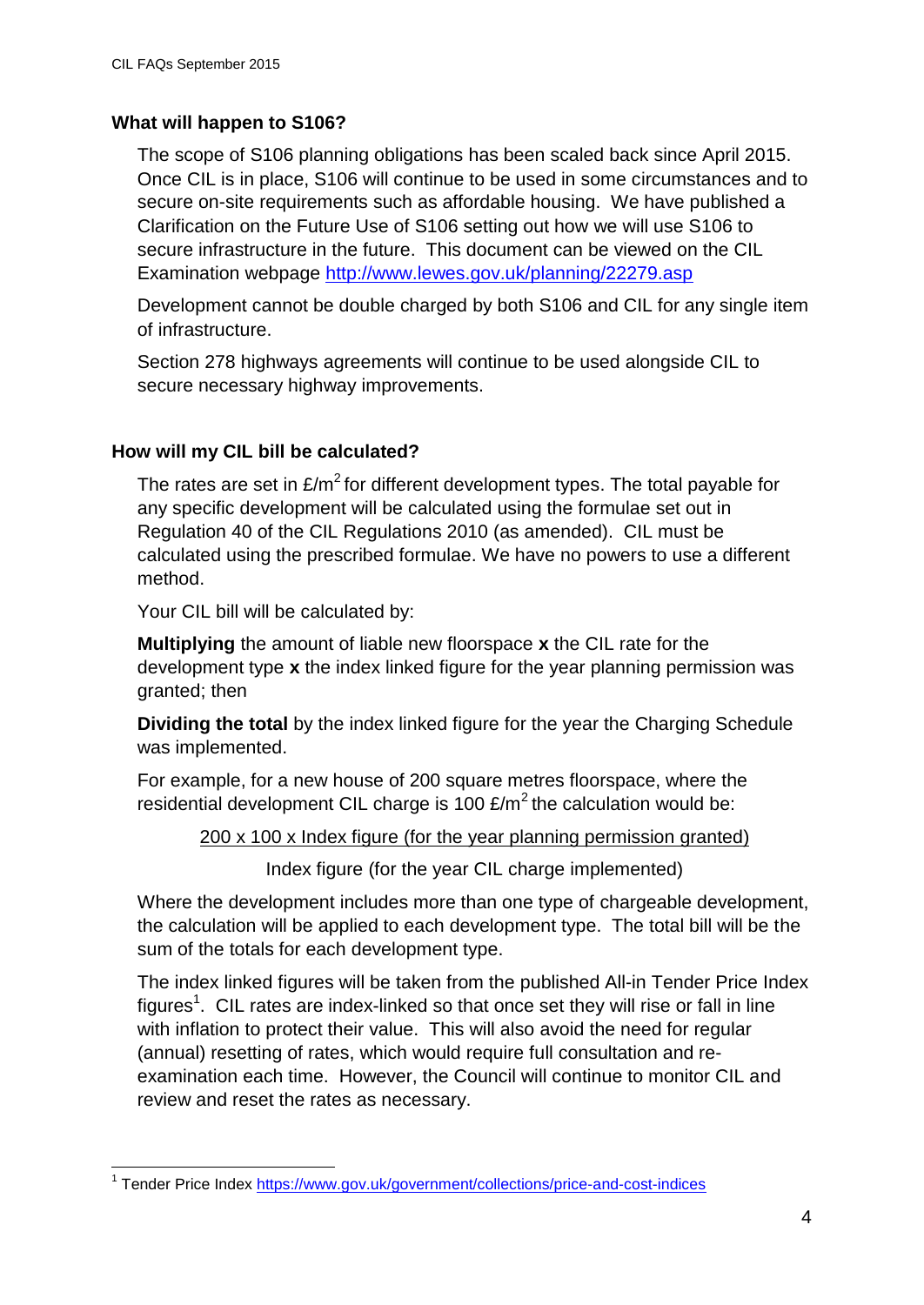Where the development involves demolition and rebuilding, the demolished floorspace may normally be deducted from the new floorspace figure, reducing the overall CIL liability.

# **Will my development be liable for CIL if planning permission was granted before a CIL charging schedule implementation date is set?**

No. Planning permissions granted before CIL is implemented will not be liable for CIL. The relevant date is the date that the planning permission decision notice is issued. If a planning application is resubmitted and then determined after CIL is implemented (perhaps for renewal or for amendments) CIL would then apply.

## **Who decides how CIL is spent?**

We will work with the county council, town and parish councils and other key infrastructure delivery partners to decide spending priorities . Infrastructure considered 'essential' for the delivery of development set out in the Local Plan and associated Infrastructure Delivery Plan will be prioritised.

We have drawn up a draft list of spending priorities, known as a Regulation 123 List. This was published and consulted on at the same time as the charging schedule, May-July 2014. The draft 123 List was submitted to the CIL Examiner. The list will be regularly monitored and reviewed.

CIL is intended to focus on the provision of new or improved infrastructure, not to remedy existing infrastructure deficiencies unless those deficiencies will be made more severe by new development.

# **Is VAT applied to CIL?**

CIL is exempt from VAT.

#### **Can I find out how the money has been spent?**

We will prepare monitoring reports on how much CIL we have received, what it has been spent on, and how much is left in reserve. These reports must be prepared annually by 31 December for the previous financial year and published on the Council's website.

Town and parish councils will also have to produce annual reports of their use of their share of CIL receipts (see below).

# **Will town and parish councils receive money from CIL?**

Town and parish councils will receive a 'meaningful proportion' of the CIL money raised as a result of development within their area. The Department for